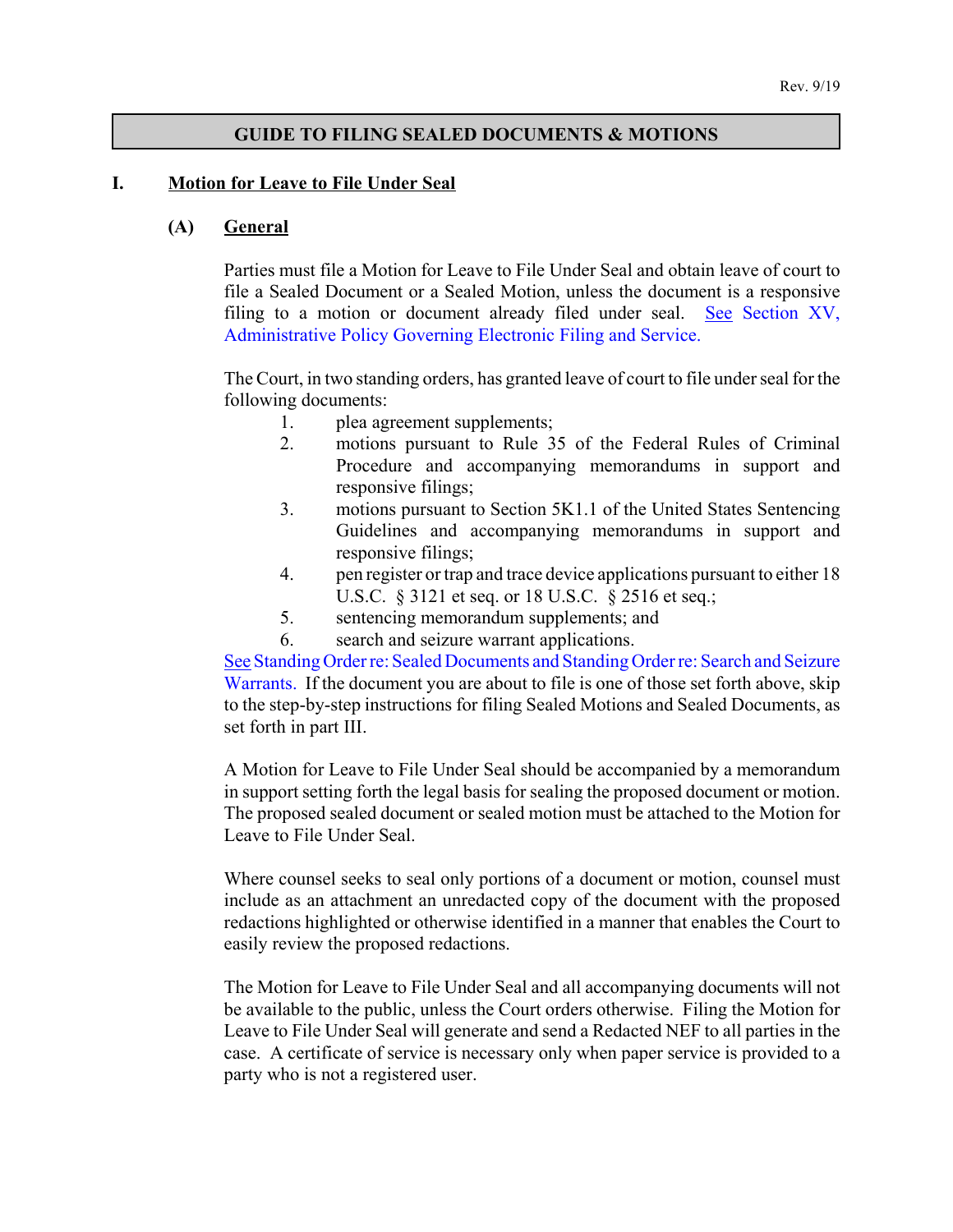# **(B) Step-by-Step Instruction for Filing a Motion for Leave to File Under Seal**

- 1. After logging in to CM/ECF, select either **Civil** or **Criminal** from the blue menu bar at the top of the CM/ECF screen.
- 2. Click on **Motions,** under **Motions and Related Filings.**
- 3. a. If filing in a criminal case, enter the case number and click **Next.** Select the motion relief **Leave to File Under Seal** from the drop down list, and click **Next**.
	- b. If filing in a civil case, select the motion relief **Leave to File Under Seal** from the drop down list, and click **Next**. Enter the case number and click **Next.**
- 4. Click **Browse** and select the PDF file containing your Motion for Leave to File Under Seal as the main document.
- 5. Click **Browse** under attachment 1 and select the PDF file containing your memorandum in support of your motion, leave the category blank, type "**Memorandum in Support**" in the description box.
- 6. Click **Browse** under Attachment 2 and select the PDF filing containing your proposed sealed motion or sealed document, select either **Proposed Sealed Motion** or **Proposed Sealed Document** from the category list, and leave the description box blank. If the motion is requesting to seal only portions of a document or motion, include as an attachment an unredacted copy of the document with the proposed redactions highlighted or otherwise identified in a manner that enables the Court to easily review the proposed redactions. Once all attachments have been added, click **Next.**
- 7. Review the docket text and correct any errors. If everything is correct, click **Next**.
- 8. You will receive an NEF confirming your filing. Parties in the case who are registered users will receive a Redacted NEF.

# **II. Court's Order re: Motion for Leave to File Under Seal**

After reviewing the motion and response(s), the Court will enter an Order on the Motion for Leave to File Under Seal. If the motion is granted, the Court will direct the filer to file the proposed sealed motion, proposed sealed document, or redacted document. If the motion is denied, the proposed sealed document or sealed motion will remain unavailable to the public, unless the Court orders otherwise.

The Court's order ruling on the Motion for Leave to File Under Seal will not be sealed from public view. If additional findings or supplements need to be filed under seal, the Court will do so and such documents will not be available to the public. Distribution will be accomplished via a Redacted NEF. No paper orders will be mailed by the clerk's office unless a party is not a registered user.

**NOTE:** If the Court directs a party to file a redacted document, the party should file the redacted document using the Redacted Document event found under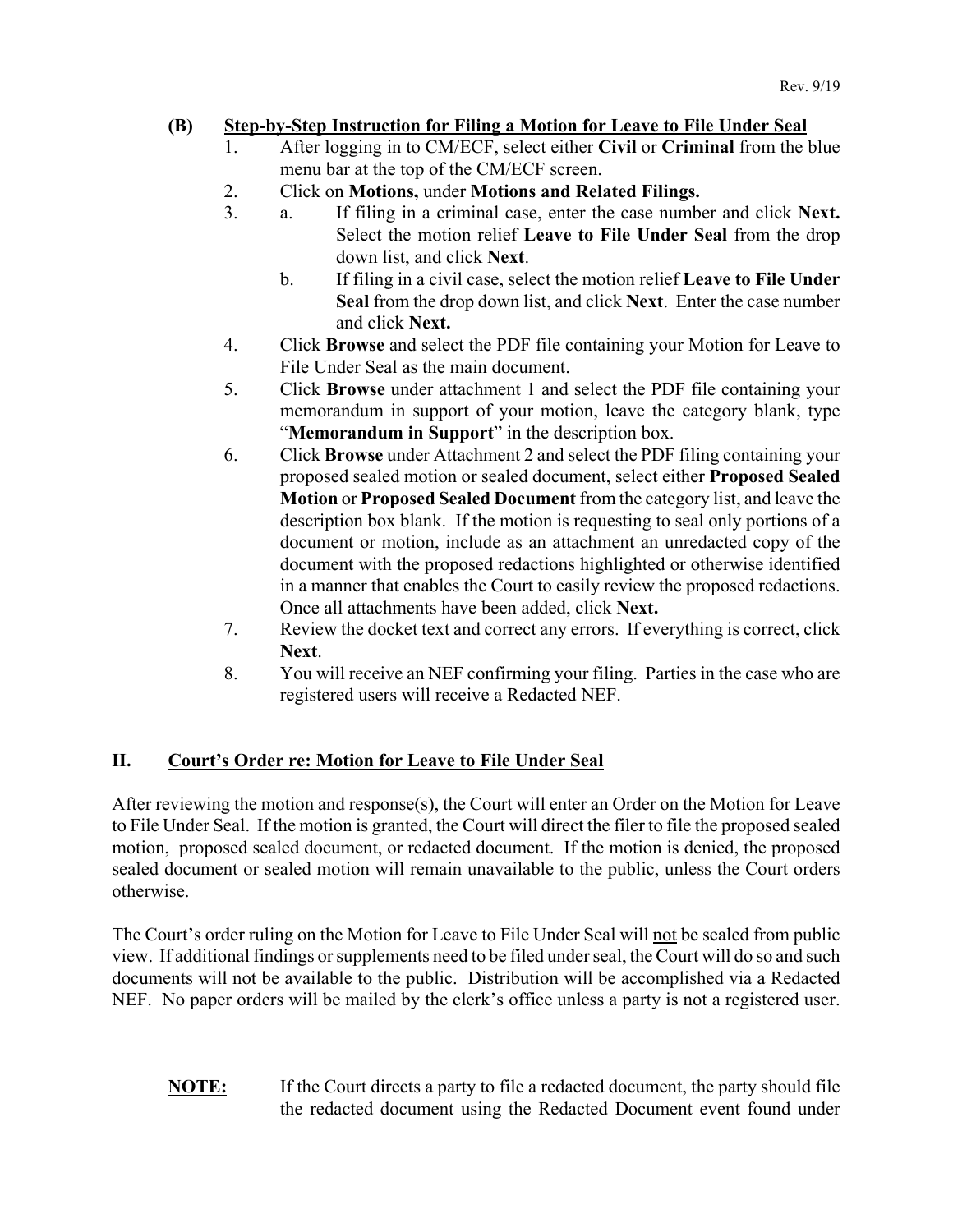Other Documents for both civil and criminal cases. Redacted documents are available to the public.

### **III. Sealed Motions and Sealed Documents**

**(A)** If the court grants a party leave to file a motion or document under seal, the filer must file the Sealed Motion or Sealed Document as set forth below unless a party is not a registered user.

### **(B) Step-by-Step Instructions for Filing a Sealed Motion**

- 1. After logging in to CM/ECF, select either **Civil** or **Criminal** from the blue menu bar at the top of the CM/ECF screen.
- 2. Click on **Motions**, under **Motions and Related Filings.**
- 3. a. If filing in a criminal case, enter the case number and click **Next**. Select the motion relief **Sealed Motion** from the drop down list, and click **Next**.
	- b. If filing in a civil case, select the motion relief **Sealed Motion** from the drop down list, and click **Next.** Enter the case number and click **Next**.
- 4. Click **Browse** and select the PDF file containing your **Sealed Motion**, as the main document.
- 5. Click **Browse** under attachment 1 and select the PDF file containing your memorandum in support of your motion, leave the category blank, type **Memorandum in Support** in the description box.
- 6. If filing exhibits in support of your motion, select the PDF file(s) containing any exhibit(s), choose **exhibit** from the category drop down list. Continue this process until all exhibits are attached, then click **Next.**
- 7. Review the docket text and correct any errors. If everything is correct, click **Next**.
- 8. You will receive an NEF confirming your filing. Parties in the case who are registered users will receive a Redacted NEF.

## **(C) Step-by-Step instruction for filing a Sealed Document**

- 1. After logging in to CM/ECF, select either **Civil** or **Criminal** from the blue menu bar at the top of the CM/ECF screen.
- 2. Click on **Other Documents,** under **Other Filings**.
- 3. Select the event **Sealed Document** from the drop down list.
- 4. Enter the case number.
- 5. Click **Browse** and select the PDF file containing your **Sealed Document** as the main document.
- 6. If filing exhibits regarding your sealed document, select the PDF file(s) containing any exhibit(s), choose **exhibit** from the category drop down list, and complete the description box. Continue this process until all exhibits are attached, then click **Next**.
- 7. If filing in a civil case, select the party filing the document and click **Next**.